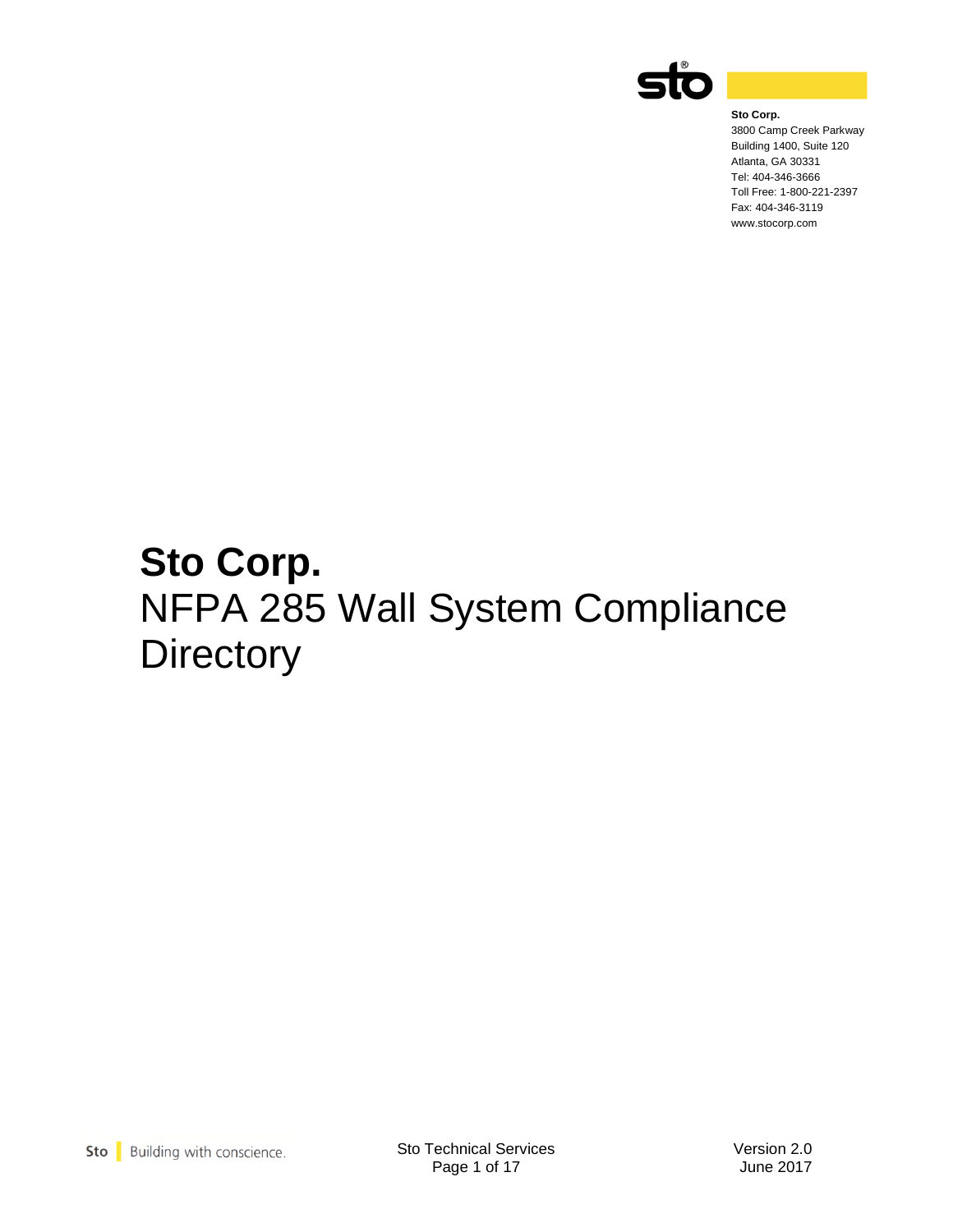

## **Table of Contents**

|                                          | Page           |
|------------------------------------------|----------------|
| Introduction                             | 3              |
| Figure 1: Flow Chart                     | 4              |
| Sto System Pages                         |                |
| StoTherm <sup>®</sup> ci Lotusan         | 5              |
| StoTherm <sup>®</sup> ci Classic         | 6              |
| StoTherm <sup>®</sup> ci Essence         | $\overline{7}$ |
| StoTherm <sup>®</sup> ci XPS Lotusan     | 8              |
| StoTherm <sup>®</sup> ci XPS Classic     | 9              |
| StoTherm <sup>®</sup> ci XPS Essence     | 10             |
| StoPowerwall® ci                         | 11             |
| StoPowerwall <sup>®</sup> DrainScreen™   | 12             |
| StoQuik <sup>®</sup> Silver DrainScreen™ | 13             |
| NFPA 285 Frequently Asked Questions      | 14             |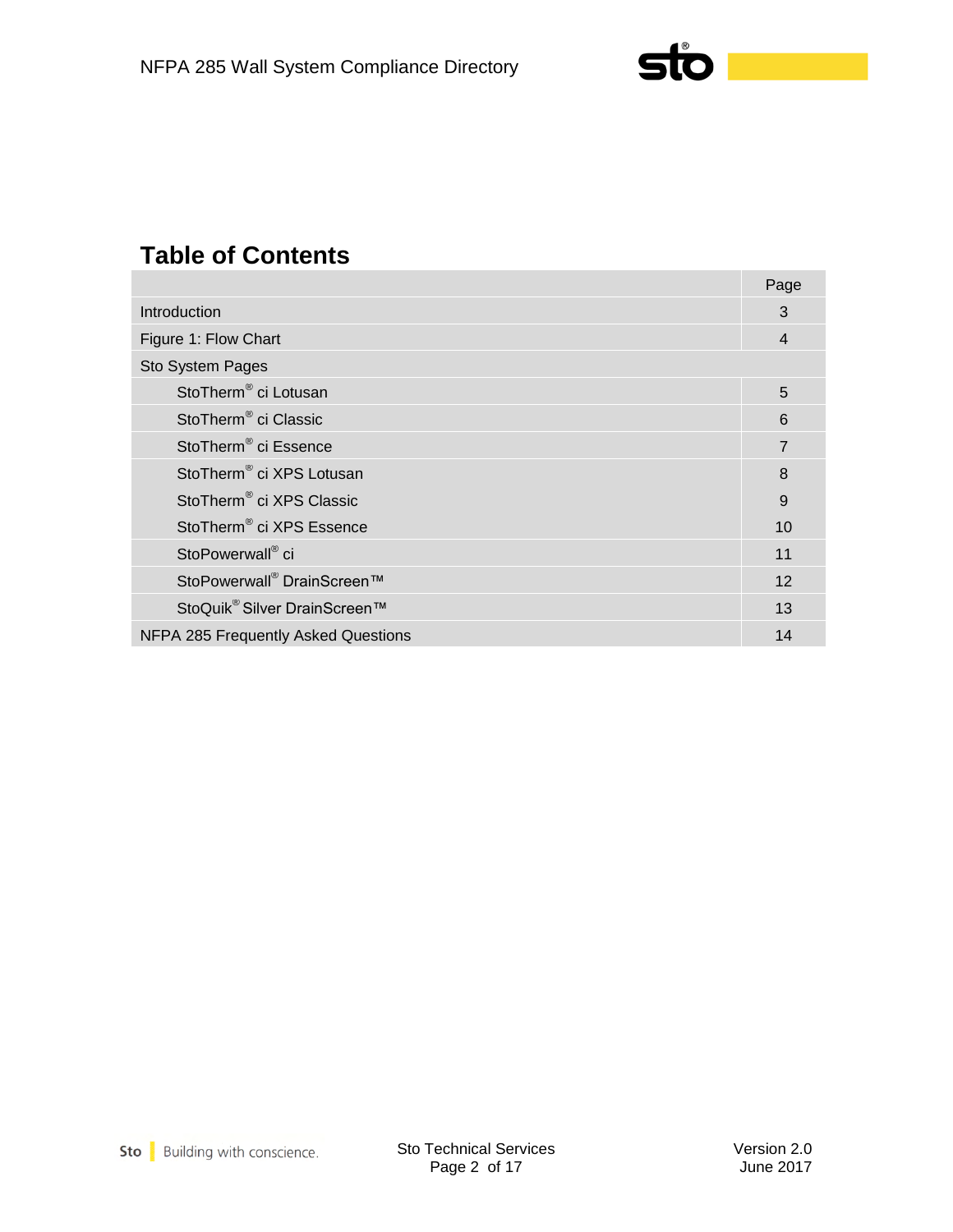## **Introduction NFPA 285 for Testing of Wall Assemblies with Combustible Components**

The use of NFPA 285 $^1$  as a means to gain acceptance of wall assemblies with combustible components in noncombustible Type construction (Types I - IV) has become more prevalent in recent years based on requirements for testing of WRB's (Water-Resistive Barriers) in Chapter 14 of the 2012 IBC (International Building Code). The flow chart on the following page (Figure 1) is intended to facilitate determination of when testing is necessary. It is current to the 2015 IBC and is also applicable where the 2009 or 2012 IBC are in effect.

Determining the necessity for NFPA 285 testing prior to 2012 was relatively straightforward. Testing was for the most part needed only for foam-plastic based wall assemblies, while certain single story structures and buildings of Combustible (Type V) construction were exempt (and still are). However, in 2012 the IBC added requirements for combustible WRB's in Section 1403.5:

*1403.5 Vertical and Lateral Flame Propagation. Exterior walls on buildings of Type I, II, III, or IV construction that are greater than 40 feet (12 192 mm) in height above grade plane and contain a combustible water-resistive barrier shall be tested in accordance with and comply with the acceptance criteria of NFPA 285.*

This requirement carries over into the 2015 IBC, however, the 2015 code permits several exceptions, use of a "……. wall covering of brick, concrete, stone, terra cotta, stucco, or steel with minimum thickness in accordance with Table 1405.2," or, use of a WRB with a specified maximum combustibility (ASTM E 1354<sup>2</sup>), flame propagation and smoke development (ASTM E  $84^3$ ).



Photo 1. NFPA 285 testing of brick veneer cavity wall with foam plastic and a combustible WRB over steel frame construction

Analysis of fire test results by a qualified fire protection engineer may be used to extend NFPA 285 test results to other assemblies where changes to the tested NFPA 285 assembly would be judged to perform equal to or better than the tested assembly . This allows a manufacturer to gain acceptance of several wall assemblies. Such analysis is reflected in ICC ESR 1233<sup>4</sup>, Tables 1 and 2, where the results from a single test were extended to other wall coverings and back-up wall construction.

- 1. National Fire Protection Association Standard 285, *Standard Fire Test Method for Evaluation of Fire Propagation Characteristics of*
- *Exterior Non-Load-Bearing Wall Assemblies Containing Combustible Components*

2*.* American Society of Testing and Materials Standard E 1354, *Standard Test Method for Heat and Visible Smoke Release Rates for*

*Materials and Products Using an Oxygen Consumption Calorimeter*

<sup>3.</sup> American Society of Testing and Materials Standard E 84, *Standard Test Method for Surface Burning Characteristics of Building Materials*

<sup>4.</sup> International Code Council Evaluation Service Report 1233, *StoGuard with Gold Coat, StoGuard with EmeraldCoat, and StoGuard*

*VaporSeal Water-Resistive Barriers and StoEnergy Guard (StoGuard with Continuous Insulation)*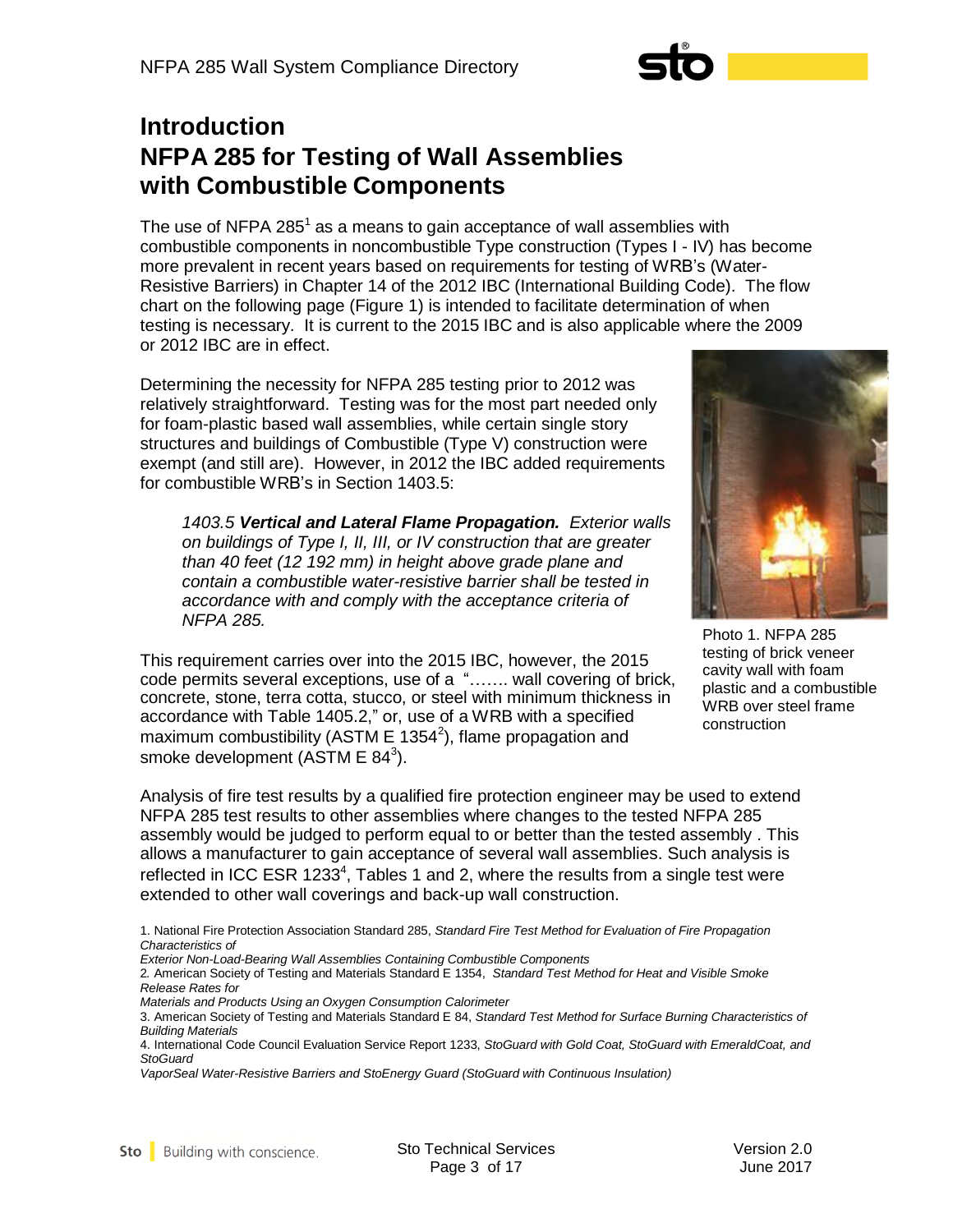

**Figure 1:** Flow chart for to determine if NFPA 285 is required:

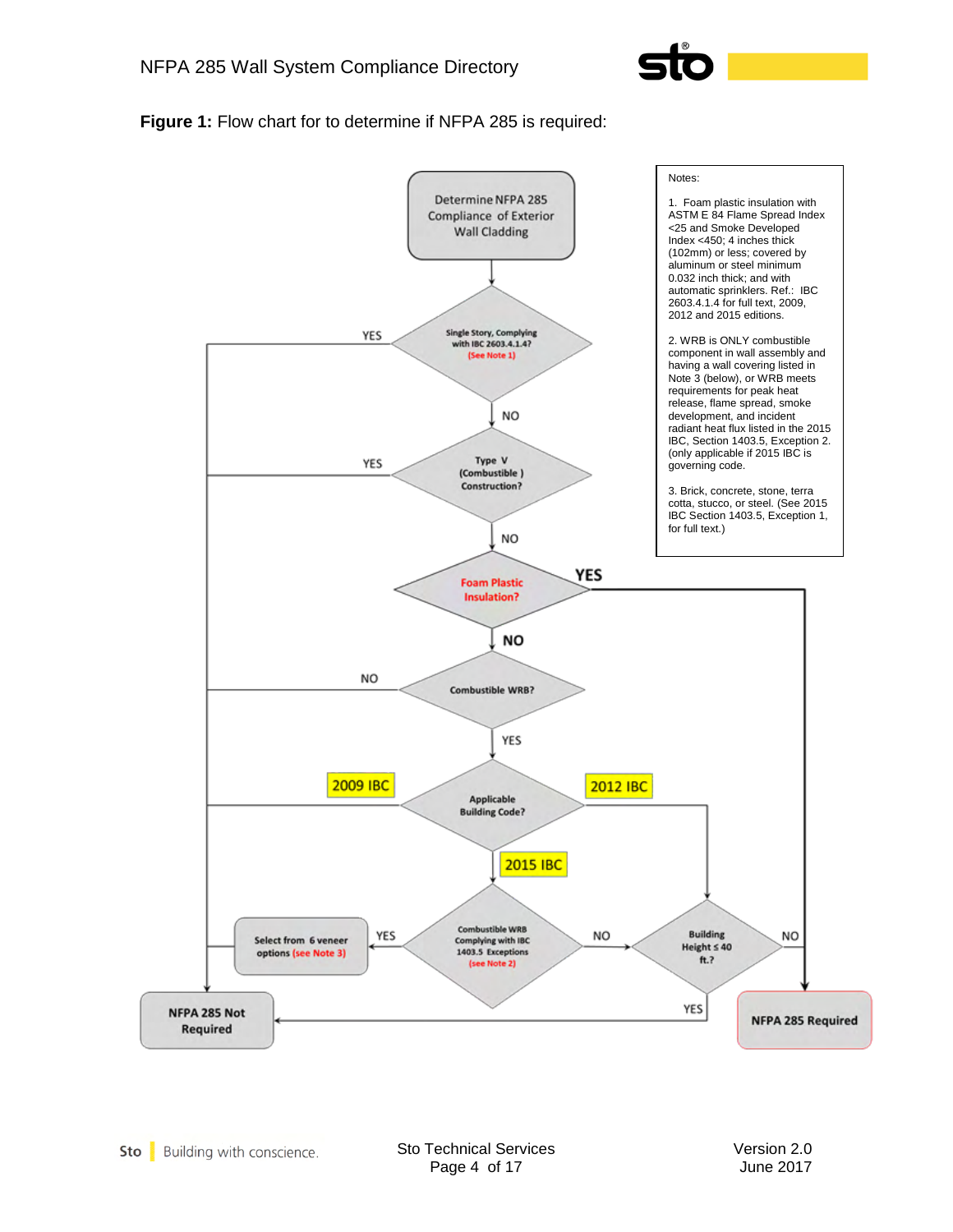

## **StoTherm® ci Lotusan®**

Decorative cladding with continuous air/moisture barrier and continuous insulation for heat, air and moisture control



| 1) | Substrate: Glass Mat Gypsum sheathing in<br>compliance with ASTM C 1177, concrete or<br>concrete masonry. |
|----|-----------------------------------------------------------------------------------------------------------|
| 2) | StoGuard® Air and Moisture Barrier                                                                        |
| 3) | Three adhesive options: Sto TurboStick™, Sto<br>BTS® Plus, or Sto BTS Xtra                                |
| 4) | Sto EPS Insulation Board                                                                                  |
| 5) | Sto Mesh (embedded in Sto base coat)                                                                      |
| 6) | Three base coat options: Sto BTS Plus, Sto<br>BTS Xtra, or Sto RFP                                        |
| 7) | Sto Primer (optional)                                                                                     |
| 8) | Sto Textured Finish: Stolit® Lotusan®                                                                     |

## **System Description**

StoTherm ci Lotusan is a decorative and protective exterior wall cladding that combines superior air and weather tightness with excellent thermal performance and durability. It incorporates continuous exterior insulation and a continuous air/moisture barrier with Stolit® Lotusan® finish with the Lotus Effect® for pronounced self-cleaning properties.

## **Uses**

StoTherm ci Lotusan can be used in residential or commercial wall construction where energy efficiency, superior aesthetics, and air and moisture control are essential in the climate extremes of North America

#### **NFPA 285 Compliance Documents Test Report:**

Southwest Research Institute SwRI Project No. 01.11811.01.106 Report Dated August 3, 2006.

#### **ICC-ES Recognition for Types I-IV Construction:** ESR 1748

| Sto Corp.<br>3800 Camp Creek<br>Parkway<br>Building 1400, Suite 120<br>Atlanta, GA 30331<br>Tel: 404-346-3666<br>Toll Free: 1-800-221-2397<br>Fax: 404 346-3119<br>www.stocorp.com | TB-NFPA-ciL<br>Revision: 001<br>Date: 6/2017 | <b>Attention</b><br>Sto products are intended for use by qualified professional contractors, not consumers, as a component of a larger<br>construction assembly as specified by a qualified design professional, general contractor or builder. They should be installed in<br>accordance with those specifications and Sto's instructions. Sto Corp. disclaims all, and assumes no, liability for on-site<br>inspections, for its products applied improperly, or by unqualified persons or entities, or as part of an improperly designed or<br>constructed building, for the nonperformance of adjacent building components or assemblies, or for other construction activities<br>beyond Sto's control. Improper use of Sto products or use as part of an improperly designed or constructed larger assembly or<br>building may result in serious damage to this product, and to the structure of the building or its components. STO CORP.<br>DISCLAIMS ALL WARRANTIES EXPRESS OR IMPLIED EXCEPT FOR EXPLICIT LIMITED WRITTEN WARRANTIES<br>ISSUED TO AND ACCEPTED BY BUILDING OWNERS IN ACCORDANCE WITH STO'S WARRANTY PROGRAMS WHICH<br>ARE SUBJECT TO CHANGE FROM TIME TO TIME. For the fullest, most current information on proper application, clean-up,<br>mixing and other specifications and warranties, cautions and disclaimers, please refer to the Sto Corp. website,<br>www.stocorp.com. |
|------------------------------------------------------------------------------------------------------------------------------------------------------------------------------------|----------------------------------------------|------------------------------------------------------------------------------------------------------------------------------------------------------------------------------------------------------------------------------------------------------------------------------------------------------------------------------------------------------------------------------------------------------------------------------------------------------------------------------------------------------------------------------------------------------------------------------------------------------------------------------------------------------------------------------------------------------------------------------------------------------------------------------------------------------------------------------------------------------------------------------------------------------------------------------------------------------------------------------------------------------------------------------------------------------------------------------------------------------------------------------------------------------------------------------------------------------------------------------------------------------------------------------------------------------------------------------------------------------------------------------------------------------------|
|------------------------------------------------------------------------------------------------------------------------------------------------------------------------------------|----------------------------------------------|------------------------------------------------------------------------------------------------------------------------------------------------------------------------------------------------------------------------------------------------------------------------------------------------------------------------------------------------------------------------------------------------------------------------------------------------------------------------------------------------------------------------------------------------------------------------------------------------------------------------------------------------------------------------------------------------------------------------------------------------------------------------------------------------------------------------------------------------------------------------------------------------------------------------------------------------------------------------------------------------------------------------------------------------------------------------------------------------------------------------------------------------------------------------------------------------------------------------------------------------------------------------------------------------------------------------------------------------------------------------------------------------------------|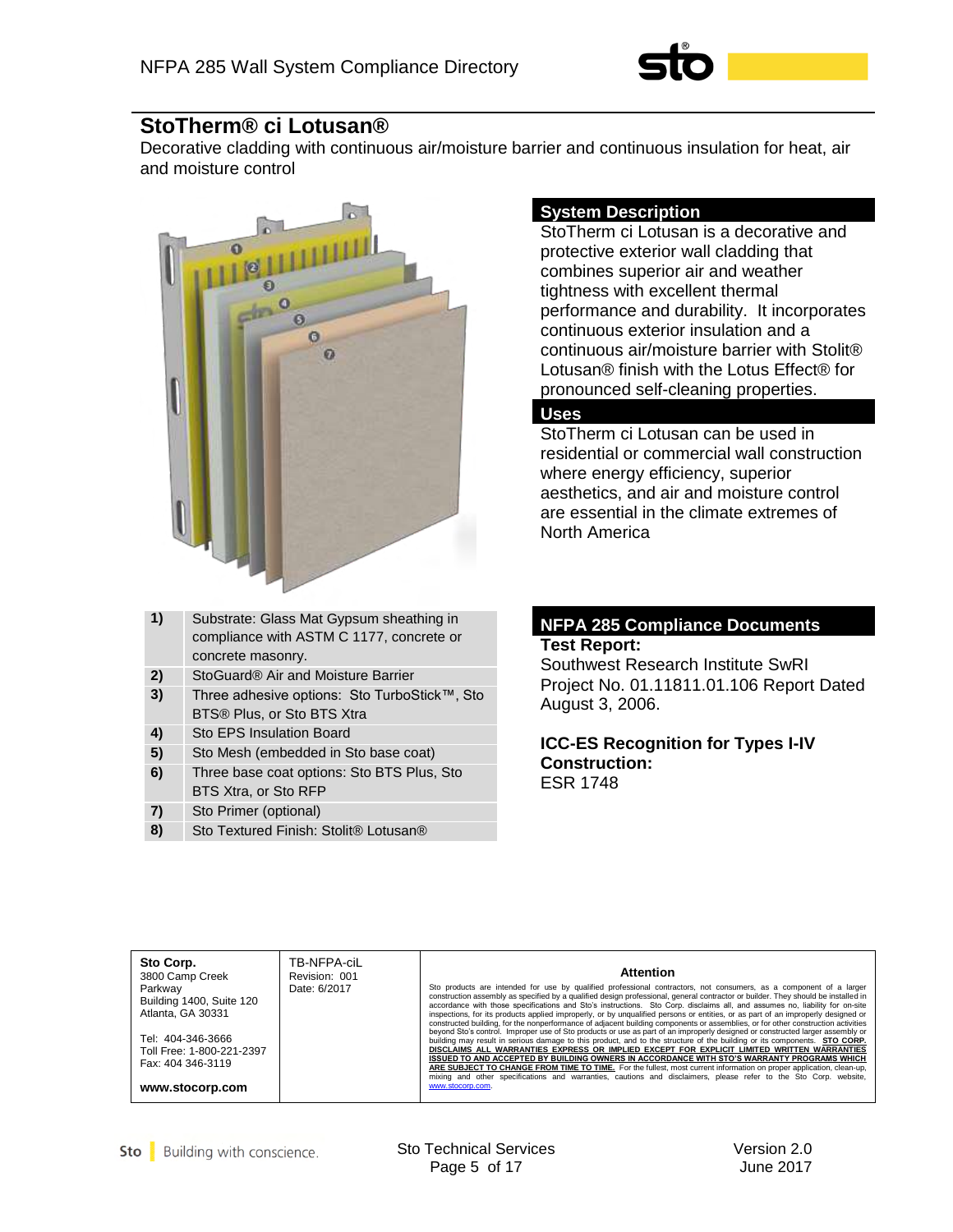

## **StoTherm® ci Classic ®**

Decorative cladding with continuous air/moisture barrier and continuous insulation for heat, air and moisture control



| 1) | Substrate: Glass Mat Gypsum sheathing in<br>compliance with ASTM C 1177, concrete or |
|----|--------------------------------------------------------------------------------------|
|    | concrete masonry.                                                                    |
| 2) | StoGuard® Air and Moisture Barrier                                                   |
| 3) | Three adhesive options: Sto TurboStick™, Sto                                         |
|    | BTS® Plus, or Sto BTS Xtra                                                           |
| 4) | Sto EPS Insulation Board                                                             |
| 5) | Sto Mesh (embedded in Sto base coat)                                                 |
| 6) | Three base coat options: Sto BTS Plus, Sto                                           |
|    | BTS Xtra, or Sto RFP                                                                 |
| 7) | Sto Primer (optional)                                                                |
| 8) | Sto Textured Finish: Stolit <sup>®</sup>                                             |

#### **System Description**

StoTherm ci Classic is a decorative and protective exterior wall cladding that combines superior air and weather tightness with excellent thermal performance and durability. It incorporates continuous exterior insulation and a continuous air/moisture barrier with Sto's high performance finishes in a fully tested wall cladding assembly.

#### **Uses**

StoTherm ci Classic can be used in residential or commercial wall construction where energy efficiency, superior aesthetics, and air and moisture control are essential in the climate extremes of North America

#### **NFPA 285 Compliance Documents Test Report:**

Southwest Research Institute SwRI Project No. 01.11811.01.106 Report Dated August 3, 2006.

**ICC-ES Recognition for Types I-IV Construction:** ESR 1748

| Sto Corp.<br>3800 Camp Creek<br>Parkway<br>Building 1400, Suite 120<br>Atlanta, GA 30331<br>Tel: 404-346-3666<br>Toll Free: 1-800-221-2397<br>Fax: 404 346-3119<br>www.stocorp.com | TB-NFPA-ciL<br>Revision: 001<br>Date: 6/2017 | <b>Attention</b><br>Sto products are intended for use by qualified professional contractors, not consumers, as a component of a larger<br>construction assembly as specified by a qualified design professional, general contractor or builder. They should be installed in<br>accordance with those specifications and Sto's instructions. Sto Corp. disclaims all, and assumes no, liability for on-site<br>inspections, for its products applied improperly, or by unqualified persons or entities, or as part of an improperly designed or<br>constructed building, for the nonperformance of adjacent building components or assemblies, or for other construction activities<br>beyond Sto's control. Improper use of Sto products or use as part of an improperly designed or constructed larger assembly or<br>building may result in serious damage to this product, and to the structure of the building or its components. STO CORP.<br>DISCLAIMS ALL WARRANTIES EXPRESS OR IMPLIED EXCEPT FOR EXPLICIT LIMITED WRITTEN WARRANTIES<br>ISSUED TO AND ACCEPTED BY BUILDING OWNERS IN ACCORDANCE WITH STO'S WARRANTY PROGRAMS WHICH<br>ARE SUBJECT TO CHANGE FROM TIME TO TIME. For the fullest, most current information on proper application, clean-up,<br>mixing and other specifications and warranties, cautions and disclaimers, please refer to the Sto Corp. website,<br>www.stocorp.com. |
|------------------------------------------------------------------------------------------------------------------------------------------------------------------------------------|----------------------------------------------|------------------------------------------------------------------------------------------------------------------------------------------------------------------------------------------------------------------------------------------------------------------------------------------------------------------------------------------------------------------------------------------------------------------------------------------------------------------------------------------------------------------------------------------------------------------------------------------------------------------------------------------------------------------------------------------------------------------------------------------------------------------------------------------------------------------------------------------------------------------------------------------------------------------------------------------------------------------------------------------------------------------------------------------------------------------------------------------------------------------------------------------------------------------------------------------------------------------------------------------------------------------------------------------------------------------------------------------------------------------------------------------------------------|
|------------------------------------------------------------------------------------------------------------------------------------------------------------------------------------|----------------------------------------------|------------------------------------------------------------------------------------------------------------------------------------------------------------------------------------------------------------------------------------------------------------------------------------------------------------------------------------------------------------------------------------------------------------------------------------------------------------------------------------------------------------------------------------------------------------------------------------------------------------------------------------------------------------------------------------------------------------------------------------------------------------------------------------------------------------------------------------------------------------------------------------------------------------------------------------------------------------------------------------------------------------------------------------------------------------------------------------------------------------------------------------------------------------------------------------------------------------------------------------------------------------------------------------------------------------------------------------------------------------------------------------------------------------|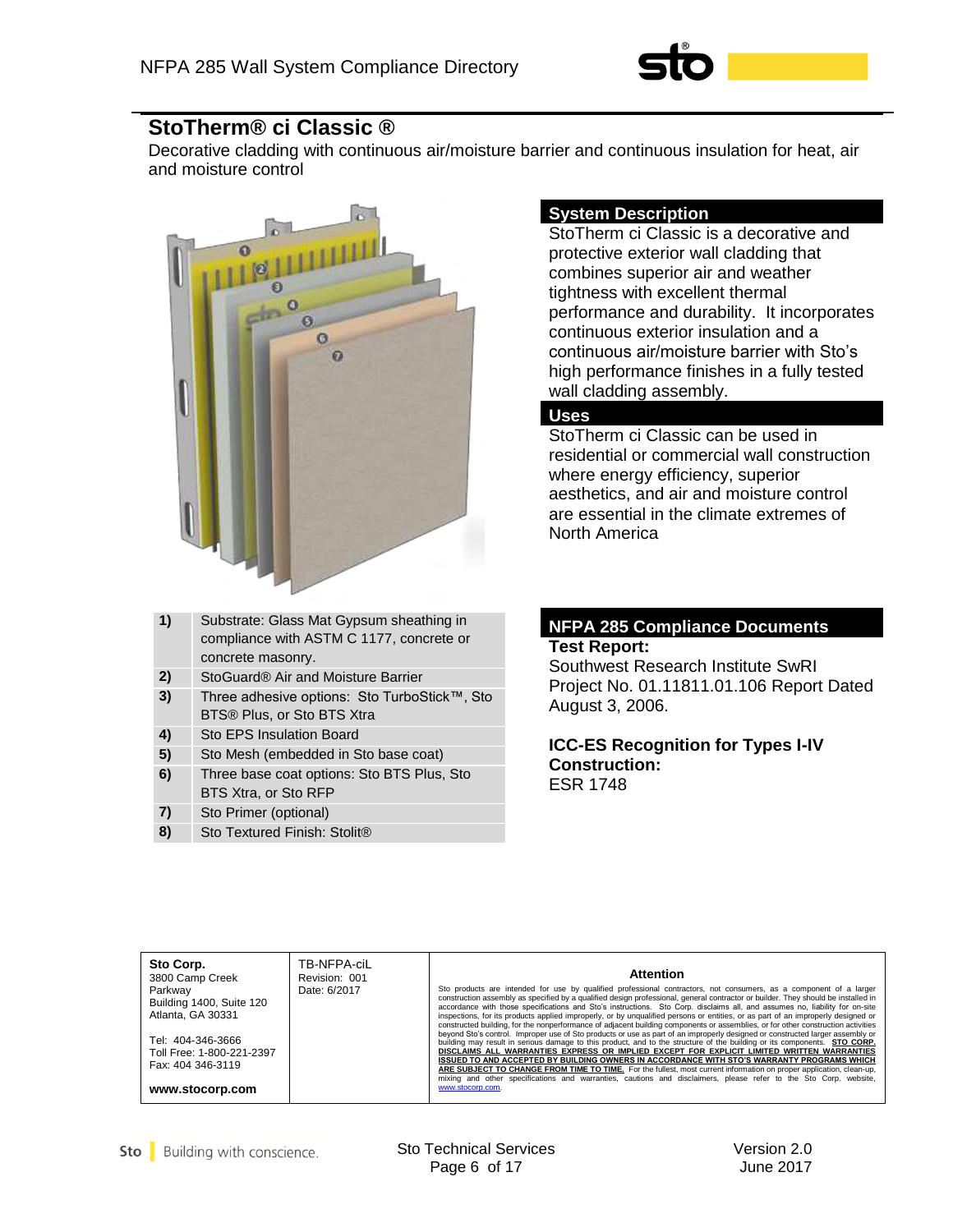

## **StoTherm® ci Essence ®**

Decorative cladding with continuous air/moisture barrier and continuous insulation for heat, air and moisture control



| 1) | Substrate: Glass Mat Gypsum sheathing in<br>compliance with ASTM C 1177, concrete or |
|----|--------------------------------------------------------------------------------------|
|    | concrete masonry.                                                                    |
| 2) | StoGuard <sup>®</sup> Air and Moisture Barrier                                       |
| 3) | Three adhesive options: Sto TurboStick™, Sto                                         |
|    | Primer/Adhesive, Sto Primer/Adhesive-B                                               |
| 4) | Sto EPS Insulation Board                                                             |
| 5) | Sto Mesh (embedded in Sto base coat)                                                 |
| 6) | Two base coat options: Sto Primer/Adhesive, or                                       |
|    | Sto Primer/Adhesive-B                                                                |
| 7) | Sto Primer (optional)                                                                |
| 8) | Sto Textured Finish: Sto Essence DPR                                                 |

## **System Description**

StoTherm ci Essence is a decorative and protective exterior wall cladding that combines superior air and weather tightness with excellent thermal performance and durability. It incorporates continuous exterior insulation and a continuous air/moisture barrier with Sto's high performance finishes in a fully tested wall cladding assembly.

#### **Uses**

StoTherm ci Essence can be used in residential or commercial wall construction where energy efficiency, superior aesthetics, and air and moisture control are essential in the climate extremes of North America

#### **NFPA 285 Compliance Documents Test Report:**

Southwest Research Institute SwRI Project No. 01.05490.01.001a Report Dated, October 2002.

**ICC-ES Recognition for Types I-IV Construction:** ESR 1748

| Sto Corp.<br>3800 Camp Creek<br>Parkway<br>Building 1400, Suite 120<br>Atlanta, GA 30331<br>Tel: 404-346-3666<br>Toll Free: 1-800-221-2397<br>Fax: 404 346-3119<br>www.stocorp.com | TB - NFPA-ciE<br>Revision: 001<br>Date: 6/2017 | <b>Attention</b><br>Sto products are intended for use by qualified professional contractors, not consumers, as a component of a larger<br>construction assembly as specified by a qualified design professional, general contractor or builder. They should be installed in<br>accordance with those specifications and Sto's instructions. Sto Corp. disclaims all, and assumes no, liability for on-site<br>inspections, for its products applied improperly, or by unqualified persons or entities, or as part of an improperly designed or<br>constructed building, for the nonperformance of adjacent building components or assemblies, or for other construction activities<br>beyond Sto's control. Improper use of Sto products or use as part of an improperly designed or constructed larger assembly or<br>building may result in serious damage to this product, and to the structure of the building or its components. STO CORP.<br>DISCLAIMS ALL WARRANTIES EXPRESS OR IMPLIED EXCEPT FOR EXPLICIT LIMITED WRITTEN WARRANTIES<br>ISSUED TO AND ACCEPTED BY BUILDING OWNERS IN ACCORDANCE WITH STO'S WARRANTY PROGRAMS WHICH<br>ARE SUBJECT TO CHANGE FROM TIME TO TIME. For the fullest, most current information on proper application, clean-up,<br>mixing and other specifications and warranties, cautions and disclaimers, please refer to the Sto Corp. website,<br>www.stocorp.com. |
|------------------------------------------------------------------------------------------------------------------------------------------------------------------------------------|------------------------------------------------|------------------------------------------------------------------------------------------------------------------------------------------------------------------------------------------------------------------------------------------------------------------------------------------------------------------------------------------------------------------------------------------------------------------------------------------------------------------------------------------------------------------------------------------------------------------------------------------------------------------------------------------------------------------------------------------------------------------------------------------------------------------------------------------------------------------------------------------------------------------------------------------------------------------------------------------------------------------------------------------------------------------------------------------------------------------------------------------------------------------------------------------------------------------------------------------------------------------------------------------------------------------------------------------------------------------------------------------------------------------------------------------------------------|
|------------------------------------------------------------------------------------------------------------------------------------------------------------------------------------|------------------------------------------------|------------------------------------------------------------------------------------------------------------------------------------------------------------------------------------------------------------------------------------------------------------------------------------------------------------------------------------------------------------------------------------------------------------------------------------------------------------------------------------------------------------------------------------------------------------------------------------------------------------------------------------------------------------------------------------------------------------------------------------------------------------------------------------------------------------------------------------------------------------------------------------------------------------------------------------------------------------------------------------------------------------------------------------------------------------------------------------------------------------------------------------------------------------------------------------------------------------------------------------------------------------------------------------------------------------------------------------------------------------------------------------------------------------|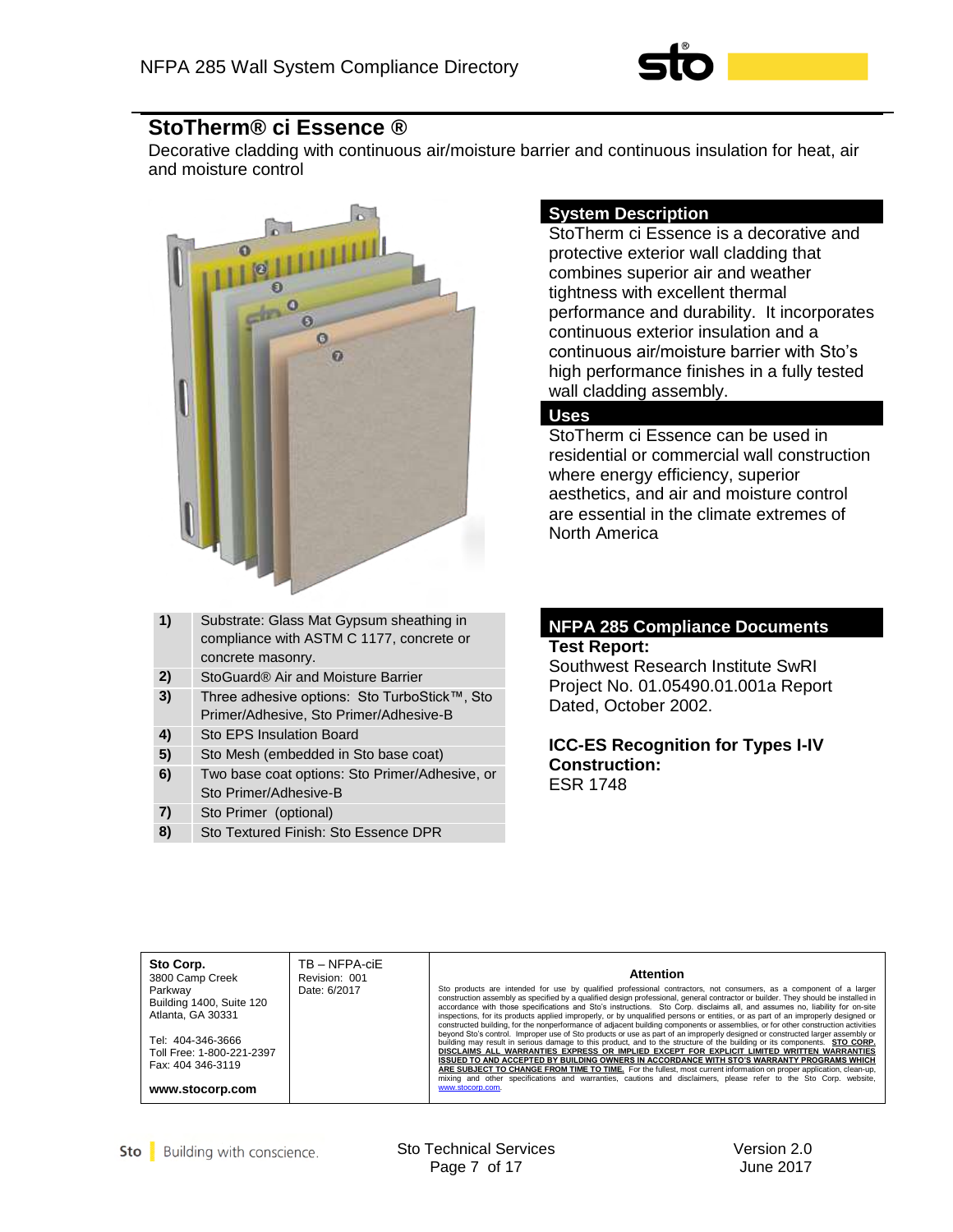

## **StoTherm® ci XPS Lotusan®**

Decorative cladding with continuous air/moisture barrier and continuous insulation for heat, air and moisture control



| 1) | Substrate: Glass Mat Gypsum sheathing in<br>compliance with ASTM C 1177, concrete or<br>concrete masonry. |
|----|-----------------------------------------------------------------------------------------------------------|
| 2) | StoGuard <sup>®</sup> Air and Moisture Barrier                                                            |
| 3) | Sto TurboStick™ Spray Foam Adhesive                                                                       |
| 4) | Foamular® C1 – C or Dow STYROFOAM™<br>Panel Core 20 Insulation Board                                      |
| 5) | Sto Mesh (embedded in Sto Base Coat)                                                                      |
| 6) | Sto BTS® Xtra Base Coat                                                                                   |
| 7) | Sto Primer Sand (optional)                                                                                |
| 8) | Sto Textured Finish: Stolit <sup>®</sup> Lotusan <sup>®</sup>                                             |

#### **System Description**

StoTherm ci XPS Lotusan is a decorative and protective exterior wall cladding that provides superior air and weather tightness with excellent thermal performance and durability. It incorporates continuous insulation and a continuous air/moisture barrier with Sto's high performance finishes in a fully tested wall cladding assembly.

## **Uses**

StoTherm ci XPS Lotusan can be used in residential or commercial wall construction where energy efficiency, superior aesthetics, air and moisture control are essential. The superior compressive strength and low water absorption of Dow Panel Core 20 insulation make it appropriate for institutional or other projects where increased durability is desired.

#### **NFPA 285 Compliance Documents Test Report:**

Southwest Research Institute SwRI Project No. 01.19275.01.001, Dated September 30, 2013.

| Sto Corp.<br>3800 Camp Creek<br>Parkway<br>Building 1400, Suite 120<br>Atlanta, GA 30331<br>Tel: 404-346-3666<br>Toll Free: 1-800-221-2397<br>Fax: 404 346-3119<br>www.stocorp.com | TB-NFPA-ciXL<br>Revision: 001<br>Date: 6/2017 | <b>Attention</b><br>Sto products are intended for use by qualified professional contractors, not consumers, as a component of a larger<br>construction assembly as specified by a qualified design professional, general contractor or builder. They should be installed in<br>accordance with those specifications and Sto's instructions. Sto Corp. disclaims all, and assumes no, liability for on-site<br>inspections, for its products applied improperly, or by unqualified persons or entities, or as part of an improperly designed or<br>constructed building, for the nonperformance of adjacent building components or assemblies, or for other construction activities<br>beyond Sto's control. Improper use of Sto products or use as part of an improperly designed or constructed larger assembly or<br>building may result in serious damage to this product, and to the structure of the building or its components. STO CORP.<br>DISCLAIMS ALL WARRANTIES EXPRESS OR IMPLIED EXCEPT FOR EXPLICIT LIMITED WRITTEN WARRANTIES<br>ISSUED TO AND ACCEPTED BY BUILDING OWNERS IN ACCORDANCE WITH STO'S WARRANTY PROGRAMS WHICH<br>ARE SUBJECT TO CHANGE FROM TIME TO TIME. For the fullest, most current information on proper application, clean-up,<br>mixing and other specifications and warranties, cautions and disclaimers, please refer to the Sto Corp. website,<br>www.stocorp.com. |
|------------------------------------------------------------------------------------------------------------------------------------------------------------------------------------|-----------------------------------------------|------------------------------------------------------------------------------------------------------------------------------------------------------------------------------------------------------------------------------------------------------------------------------------------------------------------------------------------------------------------------------------------------------------------------------------------------------------------------------------------------------------------------------------------------------------------------------------------------------------------------------------------------------------------------------------------------------------------------------------------------------------------------------------------------------------------------------------------------------------------------------------------------------------------------------------------------------------------------------------------------------------------------------------------------------------------------------------------------------------------------------------------------------------------------------------------------------------------------------------------------------------------------------------------------------------------------------------------------------------------------------------------------------------|
|------------------------------------------------------------------------------------------------------------------------------------------------------------------------------------|-----------------------------------------------|------------------------------------------------------------------------------------------------------------------------------------------------------------------------------------------------------------------------------------------------------------------------------------------------------------------------------------------------------------------------------------------------------------------------------------------------------------------------------------------------------------------------------------------------------------------------------------------------------------------------------------------------------------------------------------------------------------------------------------------------------------------------------------------------------------------------------------------------------------------------------------------------------------------------------------------------------------------------------------------------------------------------------------------------------------------------------------------------------------------------------------------------------------------------------------------------------------------------------------------------------------------------------------------------------------------------------------------------------------------------------------------------------------|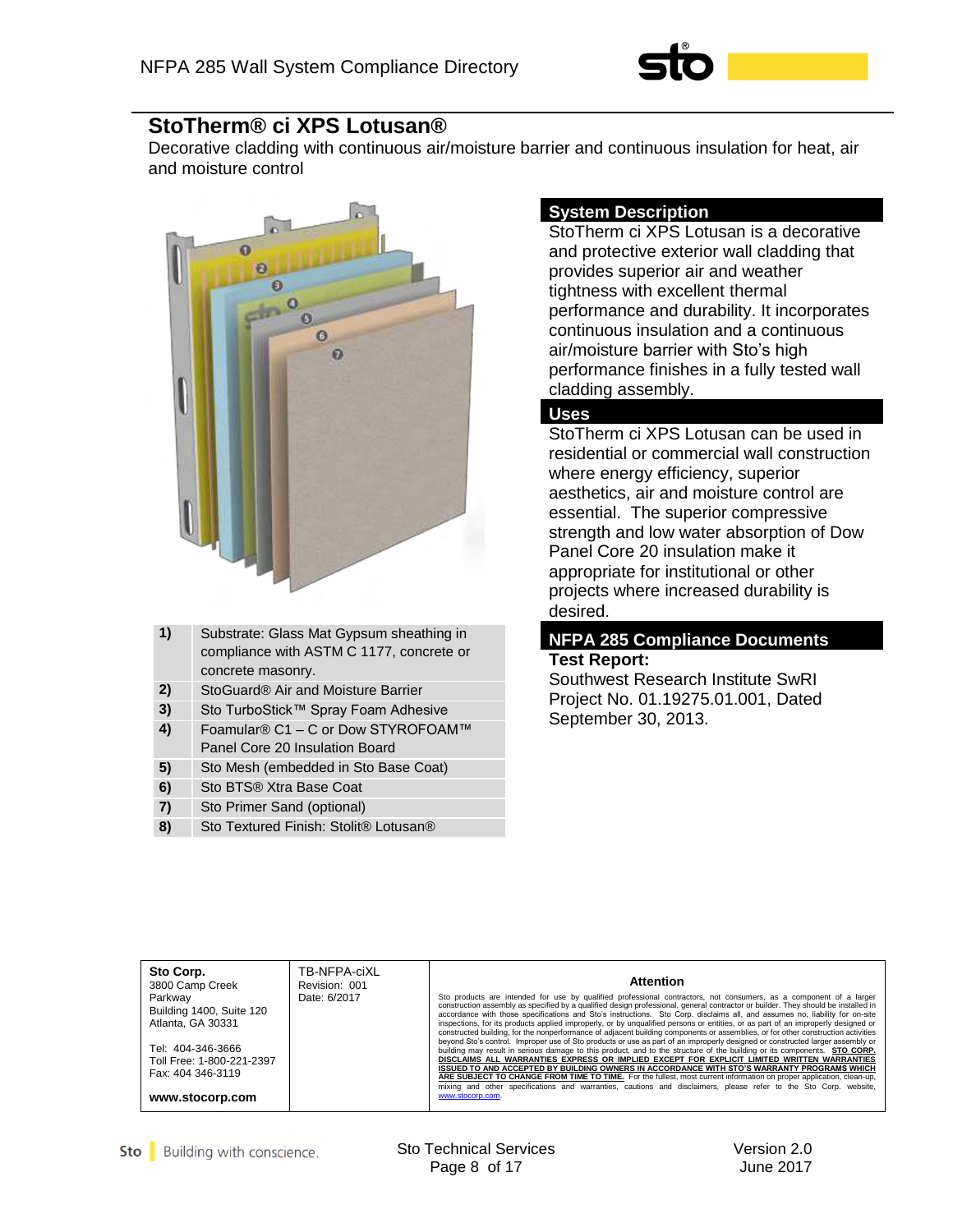

## **StoTherm® ci XPS Classic®**

Decorative cladding with continuous air/moisture barrier and continuous insulation for heat, air and moisture control



| 1) | Substrate: Glass Mat Gypsum sheathing in<br>compliance with ASTM C 1177, concrete or<br>concrete masonry. |
|----|-----------------------------------------------------------------------------------------------------------|
|    |                                                                                                           |
| 2) | StoGuard <sup>®</sup> Air and Moisture Barrier                                                            |
| 3) | Sto TurboStick™ Spray Foam Adhesive                                                                       |
| 4) | Foamular <sup>r®</sup> Ci-C or Dow STYROFOAM™ Panel<br>Core 20 Insulation Board                           |
| 5) | Sto Mesh (embedded in Sto Base Coat)                                                                      |
| 6) | Sto BTS® Xtra Base Coat                                                                                   |
| 7) | Sto Primer Sand (optional)                                                                                |
| 8) | Sto Textured Finish: Stolit <sup>®</sup>                                                                  |

## **System Description**

StoTherm ci XPS Classic is a decorative and protective exterior wall cladding that provides superior air and weather tightness with excellent thermal performance and durability. It incorporates continuous insulation and a continuous air/moisture barrier with Sto's high performance finishes in a fully tested wall cladding assembly.

## **Uses**

StoTherm ci XPS Classic can be used in residential or commercial wall construction where energy efficiency, superior aesthetics, air and moisture control are essential. The superior compressive strength and low water absorption of Dow Panel Core 20 insulation make it appropriate for institutional, or other projects where increased durability is desired.

#### **NFPA 285 Compliance Documents Test Report:**

Southwest Research Institute SwRI Project No. 01.19275.01.001 Dated September 30, 2013.

| Sto Corp.<br>3800 Camp Creek<br>Parkway<br>Building 1400, Suite 120<br>Atlanta, GA 30331<br>Tel: 404-346-3666<br>Toll Free: 1-800-221-2397<br>Fax: 404 346-3119<br>www.stocorp.com | <b>TB-NFPA-ciXC</b><br>Revision: 001<br>Date: 6/2017 | <b>Attention</b><br>Sto products are intended for use by qualified professional contractors, not consumers, as a component of a larger<br>construction assembly as specified by a qualified design professional, general contractor or builder. They should be installed in<br>accordance with those specifications and Sto's instructions. Sto Corp. disclaims all, and assumes no, liability for on-site<br>inspections, for its products applied improperly, or by unqualified persons or entities, or as part of an improperly designed or<br>constructed building, for the nonperformance of adjacent building components or assemblies, or for other construction activities<br>beyond Sto's control. Improper use of Sto products or use as part of an improperly designed or constructed larger assembly or<br>building may result in serious damage to this product, and to the structure of the building or its components. STO CORP.<br>DISCLAIMS ALL WARRANTIES EXPRESS OR IMPLIED EXCEPT FOR EXPLICIT LIMITED WRITTEN WARRANTIES<br>ISSUED TO AND ACCEPTED BY BUILDING OWNERS IN ACCORDANCE WITH STO'S WARRANTY PROGRAMS WHICH<br>ARE SUBJECT TO CHANGE FROM TIME TO TIME. For the fullest, most current information on proper application, clean-up,<br>mixing and other specifications and warranties, cautions and disclaimers, please refer to the Sto Corp. website,<br>www.stocorp.com. |
|------------------------------------------------------------------------------------------------------------------------------------------------------------------------------------|------------------------------------------------------|------------------------------------------------------------------------------------------------------------------------------------------------------------------------------------------------------------------------------------------------------------------------------------------------------------------------------------------------------------------------------------------------------------------------------------------------------------------------------------------------------------------------------------------------------------------------------------------------------------------------------------------------------------------------------------------------------------------------------------------------------------------------------------------------------------------------------------------------------------------------------------------------------------------------------------------------------------------------------------------------------------------------------------------------------------------------------------------------------------------------------------------------------------------------------------------------------------------------------------------------------------------------------------------------------------------------------------------------------------------------------------------------------------|
|------------------------------------------------------------------------------------------------------------------------------------------------------------------------------------|------------------------------------------------------|------------------------------------------------------------------------------------------------------------------------------------------------------------------------------------------------------------------------------------------------------------------------------------------------------------------------------------------------------------------------------------------------------------------------------------------------------------------------------------------------------------------------------------------------------------------------------------------------------------------------------------------------------------------------------------------------------------------------------------------------------------------------------------------------------------------------------------------------------------------------------------------------------------------------------------------------------------------------------------------------------------------------------------------------------------------------------------------------------------------------------------------------------------------------------------------------------------------------------------------------------------------------------------------------------------------------------------------------------------------------------------------------------------|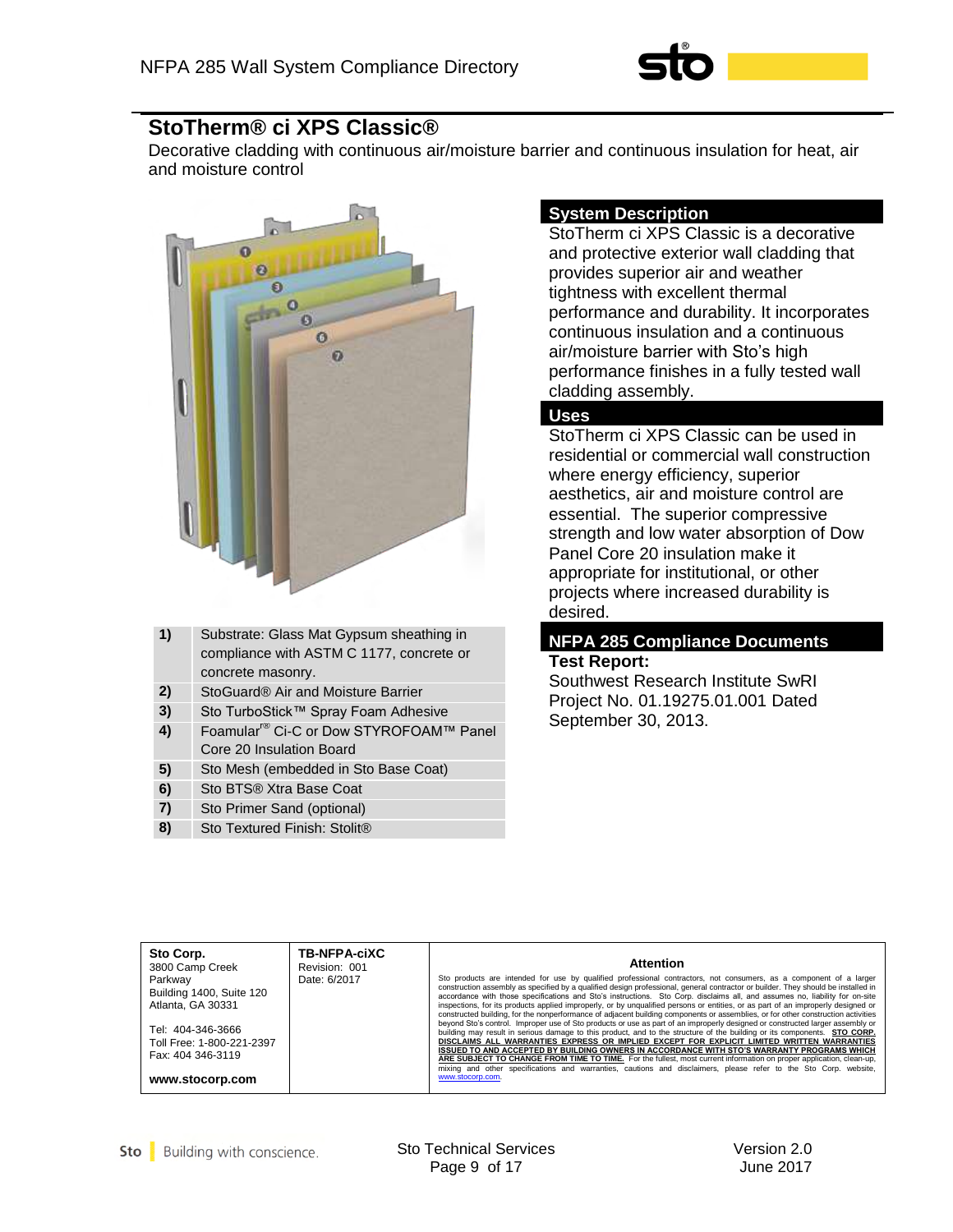

## **StoTherm® ci XPS Essence®**

Decorative cladding with continuous air/moisture barrier and continuous insulation for heat, air and moisture control



| 1) | Substrate: Glass Mat Gypsum sheathing in<br>compliance with ASTM C 1177, concrete or |
|----|--------------------------------------------------------------------------------------|
|    | concrete masonry.                                                                    |
| 2) | StoGuard® Air and Moisture Barrier                                                   |
| 3) | Sto TurboStick™ Spray Foam Adhesive                                                  |
| 4) | Foamular® Ci-C or Dow STYROFOAM™ Panel<br>Core 20 Insulation Board                   |
| 5) | Sto Mesh (embedded in Sto Base Coat)                                                 |
| 6) | Sto BTS® Xtra Base Coat                                                              |
| 7) | Sto Primer Sand (optional)                                                           |
| 8) | <b>Sto Textured Finish: Essence</b>                                                  |

## **System Description**

StoTherm ci XPS Essence is a decorative and protective exterior wall cladding that provides superior air and weather tightness with excellent thermal performance and durability. It incorporates continuous insulation and a continuous air/moisture barrier with Sto's high performance finishes in a fully tested wall cladding assembly.

## **Uses**

StoTherm ci XPS Essence can be used in residential or commercial wall construction where energy efficiency, superior aesthetics, air and moisture control are essential. The superior compressive strength and low water absorption of Dow Panel Core 20 insulation make it appropriate for institutional or other projects where increased durability is desired.

## **NFPA 285 Compliance Documents Test Report:**

Southwest Research Institute SwRI Project No. 01.19275.01.001 Dated September 30, 2013.

#### **Engineering Analysis:**

Hughes Associates Dated July 11, 2014 HAI Project # IJJB05184.001

| Sto Corp.<br>3800 Camp Creek                                        | TB-NFPA-ciXE<br>Revision: 000 | <b>Attention</b>                                                                                                                                                                                                                                                                                                                                                                                                                                                                                                                                                                                                                                                                                                                                                                                                                                                                                                                                                                                                                                                                                                                                                                                                                                                                                                                                                   |
|---------------------------------------------------------------------|-------------------------------|--------------------------------------------------------------------------------------------------------------------------------------------------------------------------------------------------------------------------------------------------------------------------------------------------------------------------------------------------------------------------------------------------------------------------------------------------------------------------------------------------------------------------------------------------------------------------------------------------------------------------------------------------------------------------------------------------------------------------------------------------------------------------------------------------------------------------------------------------------------------------------------------------------------------------------------------------------------------------------------------------------------------------------------------------------------------------------------------------------------------------------------------------------------------------------------------------------------------------------------------------------------------------------------------------------------------------------------------------------------------|
| Parkway<br>Building 1400, Suite 120<br>Atlanta, GA 30331            | Date: 6/2017                  | Sto products are intended for use by qualified professional contractors, not consumers, as a component of a larger<br>construction assembly as specified by a qualified design professional, general contractor or builder. They should be installed in<br>accordance with those specifications and Sto's instructions. Sto Corp. disclaims all, and assumes no, liability for on-site<br>inspections, for its products applied improperly, or by unqualified persons or entities, or as part of an improperly designed or<br>constructed building, for the nonperformance of adiacent building components or assemblies, or for other construction activities<br>beyond Sto's control. Improper use of Sto products or use as part of an improperly designed or constructed larger assembly or<br>building may result in serious damage to this product, and to the structure of the building or its components. STO CORP.<br>DISCLAIMS ALL WARRANTIES EXPRESS OR IMPLIED EXCEPT FOR EXPLICIT LIMITED WRITTEN WARRANTIES<br>ISSUED TO AND ACCEPTED BY BUILDING OWNERS IN ACCORDANCE WITH STO'S WARRANTY PROGRAMS WHICH<br>ARE SUBJECT TO CHANGE FROM TIME TO TIME. For the fullest, most current information on proper application, clean-up,<br>mixing and other specifications and warranties, cautions and disclaimers, please refer to the Sto Corp. website, |
| Tel: 404-346-3666<br>Toll Free: 1-800-221-2397<br>Fax: 404 346-3119 |                               |                                                                                                                                                                                                                                                                                                                                                                                                                                                                                                                                                                                                                                                                                                                                                                                                                                                                                                                                                                                                                                                                                                                                                                                                                                                                                                                                                                    |
| www.stocorp.com                                                     |                               | www.stocorp.com.                                                                                                                                                                                                                                                                                                                                                                                                                                                                                                                                                                                                                                                                                                                                                                                                                                                                                                                                                                                                                                                                                                                                                                                                                                                                                                                                                   |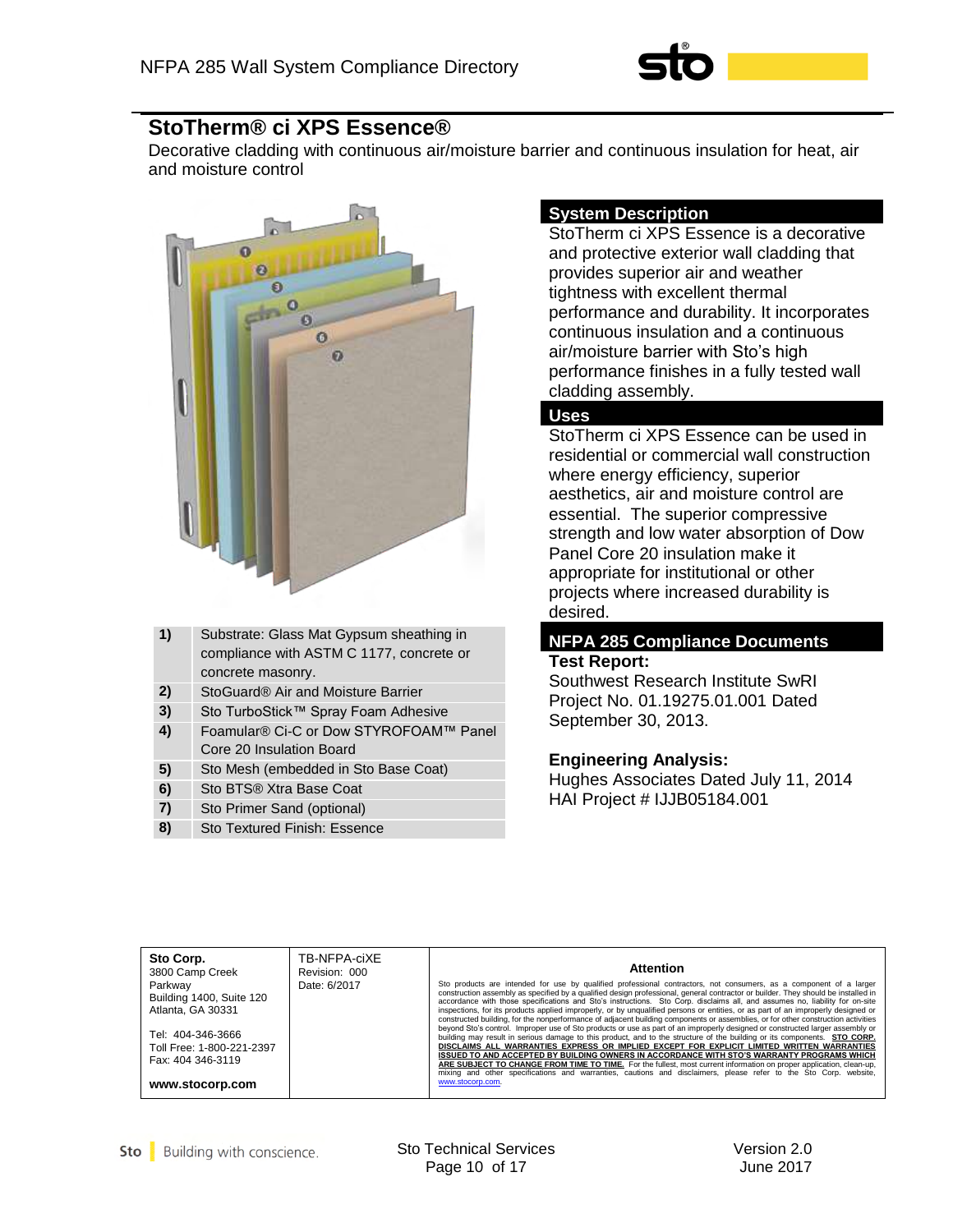

#### **StoPowerwall® ci**

Portland cement stucco with continuous air and moisture barrier, continuous insulation, cavity wall design, and high performance finish



#### **System Description**

StoPowerwall ci is an energy efficient stucco wall assembly with a continuous air and moisture barrier and continuous insulation. It combines the strength and durability of traditional stucco with an advanced cavity wall design and Sto high performance finishes.

#### **Uses**

StoPowerwall ci can be used in residential or commercial wall construction where energy efficiency, superior aesthetics, and air and moisture control are essential in the climate extremes of North America

| 1) | Dow Type IV XPS Insulation Board                                                                                                   |
|----|------------------------------------------------------------------------------------------------------------------------------------|
| 2) | Substrate: Glass mat gypsum sheathing in                                                                                           |
|    | compliance with ASTM C 1177.                                                                                                       |
| 3) | StoGuard® Air and Moisture Barrier                                                                                                 |
| 4) | Code compliant paper or felt WRB                                                                                                   |
| 5) | Sto DrainScreen drainage mat                                                                                                       |
| 6) | Code compliant miniumum 2.5 lb/yd <sup>2</sup> (1.4<br>kg/m <sup>2</sup> ) self-furred galvanized steel diamond<br>mesh metal lath |
| 7) | ASTM C 926 compliant stucco (as<br>manufactured or listed by Sto Corp.)                                                            |
| 8) | Sto primer (optional)                                                                                                              |

**9)** Sto Textured Finish

#### **NFPA 285 Compliance Documents Test Report:**

Southwest Research Institute SwRI Project No. 01.16941.01.001b dated January 26, 2012.

#### **IBC Recognition for Types I-IV Construction:**  ESR 2323, ESR 1233

#### **Engineering Analysis:**

Hughes Associates Dated May, 6 2014 HAI Project # IJJB05184.001

| Tel: 404-346-3666<br>Toll Free: 1-800-221-2397<br>Fax: 404 346-3119<br>www.stocorp.com.<br>www.stocorp.com | Sto Corp.<br>3800 Camp Creek<br>Parkway<br>Building 1400, Suite 120<br>Atlanta, GA 30331 | TB-NFPA-ciP10<br>Date: 6/2017 | <b>Attention</b><br>Sto products are intended for use by qualified professional contractors, not consumers, as a component of a larger<br>construction assembly as specified by a qualified design professional, general contractor or builder. They should be installed in<br>accordance with those specifications and Sto's instructions. Sto Corp. disclaims all, and assumes no, liability for on-site<br>inspections, for its products applied improperly, or by unqualified persons or entities, or as part of an improperly designed or<br>constructed building, for the nonperformance of adjacent building components or assemblies, or for other construction activities<br>beyond Sto's control. Improper use of Sto products or use as part of an improperly designed or constructed larger assembly or<br>building may result in serious damage to this product, and to the structure of the building or its components. STO CORP.<br>DISCLAIMS ALL WARRANTIES EXPRESS OR IMPLIED EXCEPT FOR EXPLICIT LIMITED WRITTEN WARRANTIES<br>ISSUED TO AND ACCEPTED BY BUILDING OWNERS IN ACCORDANCE WITH STO'S WARRANTY PROGRAMS WHICH<br>ARE SUBJECT TO CHANGE FROM TIME TO TIME. For the fullest, most current information on proper application, clean-up,<br>mixing and other specifications and warranties, cautions and disclaimers, please refer to the Sto Corp. website, |
|------------------------------------------------------------------------------------------------------------|------------------------------------------------------------------------------------------|-------------------------------|----------------------------------------------------------------------------------------------------------------------------------------------------------------------------------------------------------------------------------------------------------------------------------------------------------------------------------------------------------------------------------------------------------------------------------------------------------------------------------------------------------------------------------------------------------------------------------------------------------------------------------------------------------------------------------------------------------------------------------------------------------------------------------------------------------------------------------------------------------------------------------------------------------------------------------------------------------------------------------------------------------------------------------------------------------------------------------------------------------------------------------------------------------------------------------------------------------------------------------------------------------------------------------------------------------------------------------------------------------------------------------------|
|------------------------------------------------------------------------------------------------------------|------------------------------------------------------------------------------------------|-------------------------------|----------------------------------------------------------------------------------------------------------------------------------------------------------------------------------------------------------------------------------------------------------------------------------------------------------------------------------------------------------------------------------------------------------------------------------------------------------------------------------------------------------------------------------------------------------------------------------------------------------------------------------------------------------------------------------------------------------------------------------------------------------------------------------------------------------------------------------------------------------------------------------------------------------------------------------------------------------------------------------------------------------------------------------------------------------------------------------------------------------------------------------------------------------------------------------------------------------------------------------------------------------------------------------------------------------------------------------------------------------------------------------------|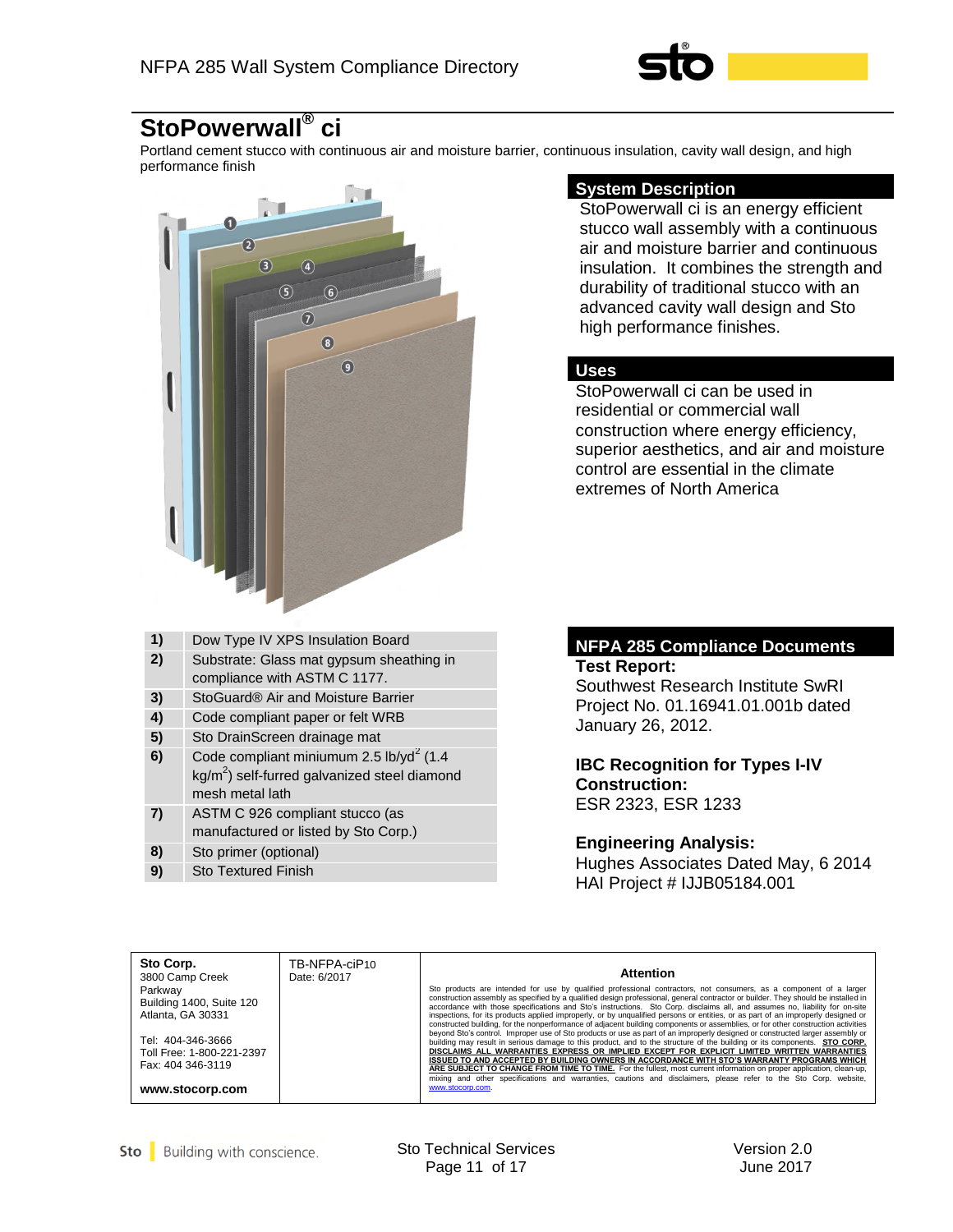

## **StoPowerwall® Drainscreen™**

Portland cement stucco with continuous air and moisture barrier, cavity wall design, and high performance finish



| 1) | Substrate: Glass mat gypsum sheathing in<br>compliance with ASTM C 1177.                                  |
|----|-----------------------------------------------------------------------------------------------------------|
| 2) | <b>StoGuard Air and Moisture Barrier</b>                                                                  |
| 3) | Code compliant paper or felt WRB                                                                          |
| 4) | Sto DrainScreen drainage mat                                                                              |
| 5) | Code compliant miniumum 2.5 lb/yd2 (1.4<br>kg/m2) self-furred galvanized steel diamond<br>mesh metal lath |
| 6) | ASTM C 926 compliant stucco (as<br>manufactured or listed by Sto Corp.)                                   |
| 71 | Sto primer (optional)                                                                                     |

#### **8)** Sto Textured Finish

#### **System Description**

StoPowerwall DrainScreen is a stucco wall assembly with continuous air and moisture barrier and advanced cavity wall design. It combines the strength and durability of traditional stucco with StoGuard moisture protection and Sto high performance finishes.

#### **Uses**

StoPowerwall DrainScreen can be used in residential or commercial wall construction where superior aesthetics, and air and moisture control are essential in the climate extremes of North America

#### **NFPA 285 Compliance Documents**

## **Test Reports:**

Southwest Research Institute 01.16941.01.001a and 01.16941.01.001b

#### **Engineering Analysis:**

Hughes Associates Dated July,11 2014 HAI Project IJJB05184.001

**ICC-ES Recognition for Types I-IV Construction:** ESR 2323 and ESR 1233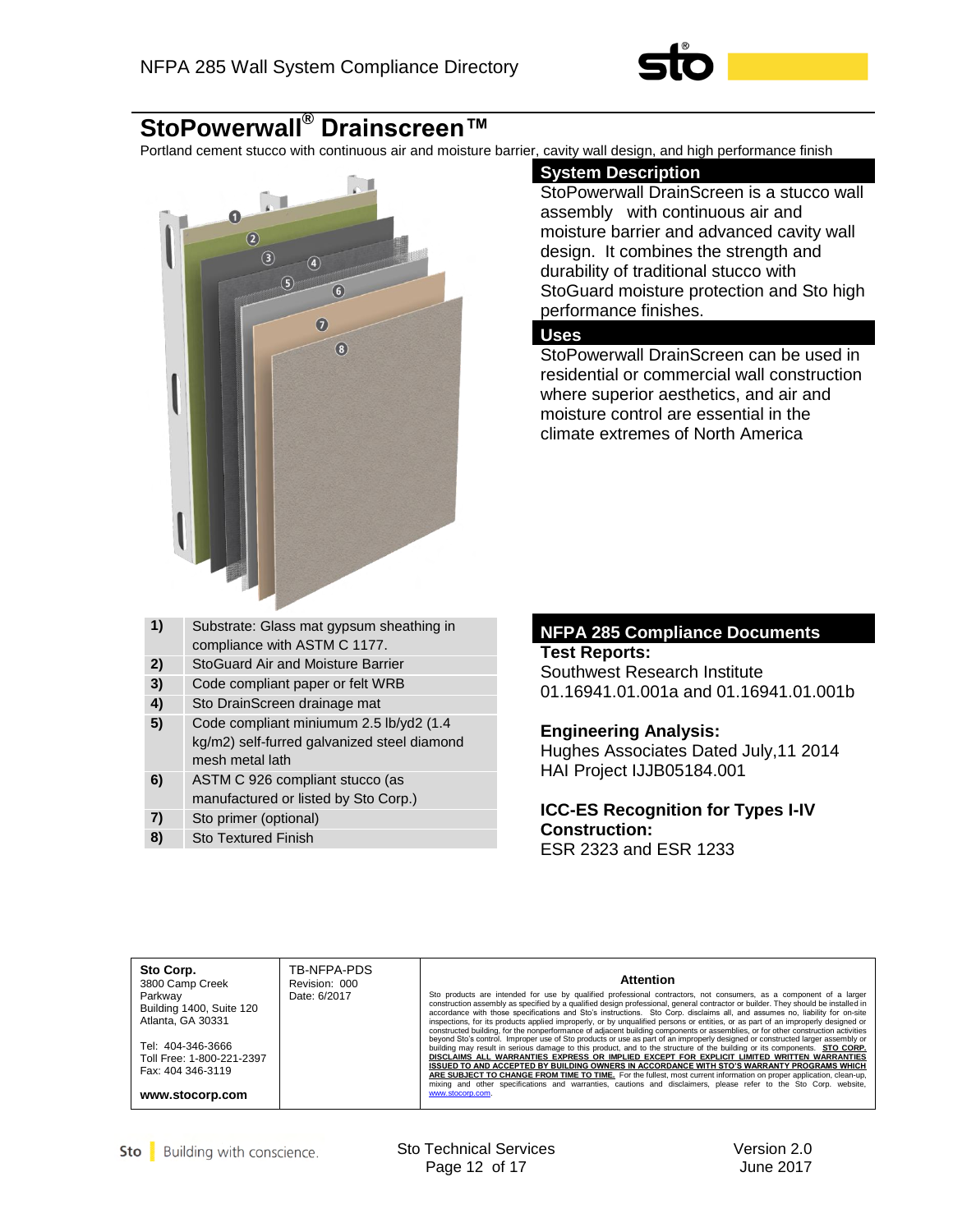

## **StoQuik® Silver DrainScreen™**

Impact resistant decorative and protective cladding with advanced cavity wall design, and fluid applied air and moisture barrier



## **System Description**

StoQuik Silver DrainScreen is a decorative and protective wall cladding assembly with advanced cavity wall design and fluid applied air and moisture barrier for superior moisture protection. Sto's high performance finishes applied over cement board provide handsome aesthetics and a durable exterior skin.

#### **Uses**

StoQuik Silver DrainScreen can be used in residential or commercial wall construction where energy efficiency, superior aesthetics, and air and moisture control are essential in the climatic extremes of North America.

| 1) | Substrate: Glass mat gypsum sheathing in<br>compliance with ASTM C 1177.        |
|----|---------------------------------------------------------------------------------|
| 2) | StoGuard® Air and Moisture Barrier                                              |
| 3) | Sto DrainScreen™ Drainage Mat                                                   |
| 4) | PermaBase® Brand Cement Board                                                   |
| 5) | StoGuard Mesh Joint Reinforcement (skim<br>coated with Sto base coat)           |
| 6) | Sto Mesh (embedded in Sto Base Coat)                                            |
| 7) | Two base coat options: Sto Primer/Adhesive-B<br>or Sto BTS® Xtra                |
| 8) | Sto Primer Sand (optional)                                                      |
| 9) | Three textured finish options: Stolit® Lotusan®,<br>Stolit®, or Sto Essence DPR |

#### **NFPA 285 Compliance Documents Test Report:**

Southwest Research Institute SwRI Project No. 01.12694.01.113 Report Date June 14, 2007.

**ICC-ES Recognition for use in Types I-IV Construction:** ESR 2536

| Sto Corp.<br>TB-NFPA-QSD<br>Revision: 001<br>3800 Camp Creek<br>Parkway<br>Date: 6/2017<br>Building 1400, Suite 120<br>Atlanta, GA 30331<br>Tel: 404-346-3666<br>Toll Free: 1-800-221-2397<br>Fax: 404 346-3119<br>www.stocorp.com | <b>Attention</b><br>Sto products are intended for use by qualified professional contractors, not consumers, as a component of a larger<br>construction assembly as specified by a qualified design professional, general contractor or builder. They should be installed in<br>accordance with those specifications and Sto's instructions. Sto Corp. disclaims all, and assumes no, liability for on-site<br>inspections, for its products applied improperly, or by unqualified persons or entities, or as part of an improperly designed or<br>constructed building, for the nonperformance of adjacent building components or assemblies, or for other construction activities<br>beyond Sto's control. Improper use of Sto products or use as part of an improperly designed or constructed larger assembly or<br>building may result in serious damage to this product, and to the structure of the building or its components. STO CORP.<br>DISCLAIMS ALL WARRANTIES EXPRESS OR IMPLIED EXCEPT FOR EXPLICIT LIMITED WRITTEN WARRANTIES<br>ISSUED TO AND ACCEPTED BY BUILDING OWNERS IN ACCORDANCE WITH STO'S WARRANTY PROGRAMS WHICH<br>ARE SUBJECT TO CHANGE FROM TIME TO TIME. For the fullest, most current information on proper application, clean-up,<br>mixing and other specifications and warranties, cautions and disclaimers, please refer to the Sto Corp. website,<br>www.stocorp.com. |
|------------------------------------------------------------------------------------------------------------------------------------------------------------------------------------------------------------------------------------|------------------------------------------------------------------------------------------------------------------------------------------------------------------------------------------------------------------------------------------------------------------------------------------------------------------------------------------------------------------------------------------------------------------------------------------------------------------------------------------------------------------------------------------------------------------------------------------------------------------------------------------------------------------------------------------------------------------------------------------------------------------------------------------------------------------------------------------------------------------------------------------------------------------------------------------------------------------------------------------------------------------------------------------------------------------------------------------------------------------------------------------------------------------------------------------------------------------------------------------------------------------------------------------------------------------------------------------------------------------------------------------------------------|
|------------------------------------------------------------------------------------------------------------------------------------------------------------------------------------------------------------------------------------|------------------------------------------------------------------------------------------------------------------------------------------------------------------------------------------------------------------------------------------------------------------------------------------------------------------------------------------------------------------------------------------------------------------------------------------------------------------------------------------------------------------------------------------------------------------------------------------------------------------------------------------------------------------------------------------------------------------------------------------------------------------------------------------------------------------------------------------------------------------------------------------------------------------------------------------------------------------------------------------------------------------------------------------------------------------------------------------------------------------------------------------------------------------------------------------------------------------------------------------------------------------------------------------------------------------------------------------------------------------------------------------------------------|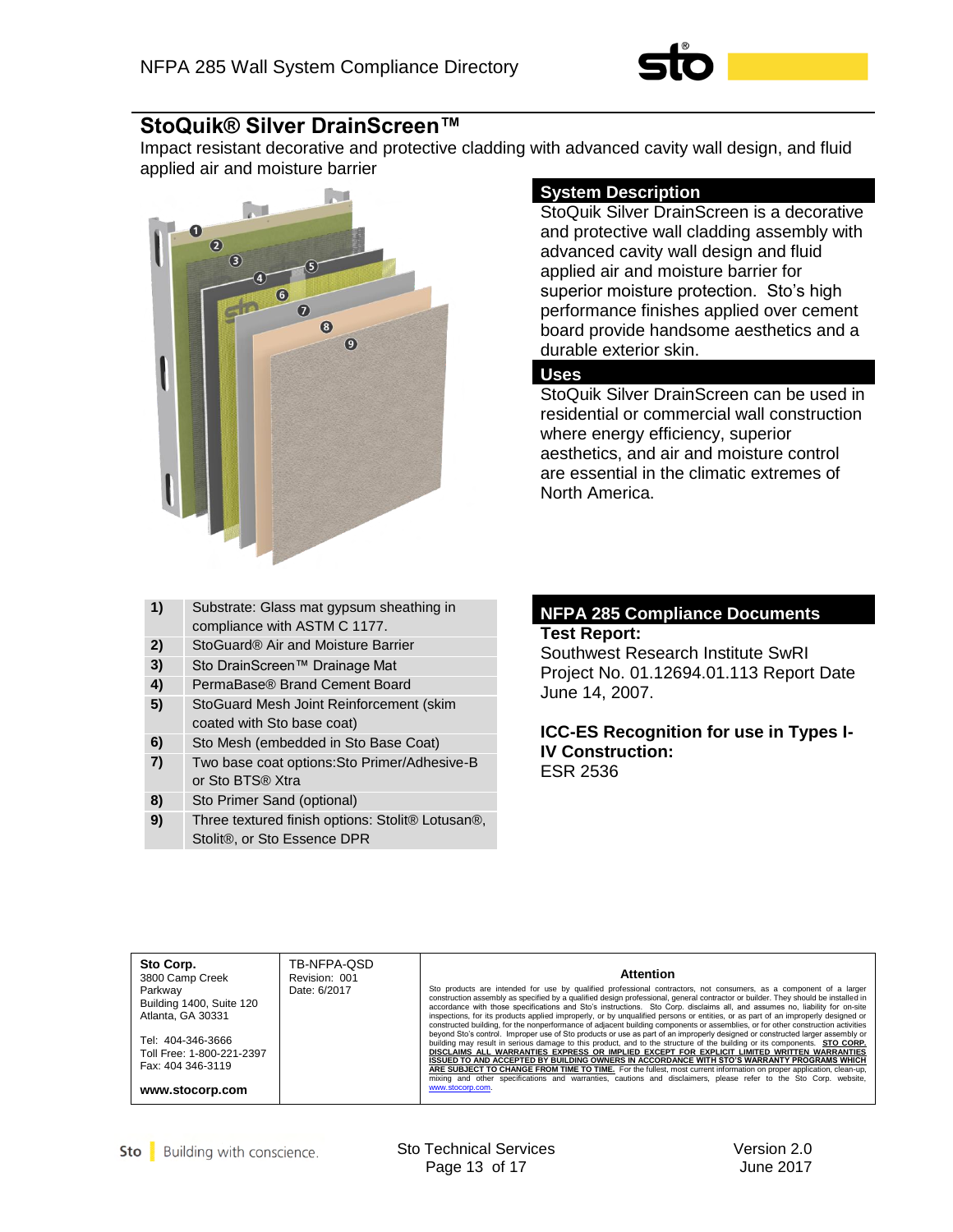

## **Frequently Asked Questions**

#### **What is NFPA 285?**

NFPA 285 is titled, *Standard Fire Test Method for Evaluation of Fire Propagation Characteristics of Exterior Non-Load-Bearing Wall Assemblies Containing Combustible Components*.

NFPA 285 is a 2-story fire test to determine if an exterior wall assembly which contains **combustible** materials can be used in construction where the code requires exterior walls to be of **noncombustible** construction. The pass/fail criteria are based on the extent of fire spread (determined visually and by embedded sensors).

Details of the actual test method are available from the National Fire Protection Association (NFPA), [www.nfpa.org.](http://www.nfpa.org/)

#### **Why is NFPA 285 important?**

NFPA 285 is important for the safety of the building occupants during a fire and the safety of emergency personnel responding to a fire. It provides an indication that the spreading of a fire will not be made significantly worse by the presence of the tested combustible materials.

NFPA 285 is important because it has become one of the standard tests required to demonstrate that a product or system complies with the fire safety requirements of the International Building Code (IBC) for "noncombustible construction".

#### **What is "non-combustible construction"?**

Noncombustible construction is, in its purest form, construction that uses only materials that do not burn, such as steel and concrete. Certain buildings are required to be noncombustible construction based on their usage and/or size (large commercial buildings, government buildings, hospitals, schools, etc.). The use of combustible materials in the construction of exterior walls of these buildings is often necessary to achieve required levels of moisture protection or continuous insulation, or both. NFPA 285 was developed to assess whether or not a particular type, amount or configuration of combustible material could be used and still maintain an acceptable level of safety in the event of a fire.

#### **Is testing for use in noncombustible construction a new requirement?**

No. Wall assemblies with combustible components such as foam plastic insulation have been required to perform some version of large-scale fire test for the same purpose as NFPA 285 since the 1980's. Originally the test run for EIFS was not "NFPA 285", but previous versions of the same or similar tests with Uniform Building Code numbers UBC 17-6, UBC 26-4 and UBC 26-9. (A detailed history of the development of the test is presented in an appendix to the test method which can be purchased from NFPA).

A requirement for testing combustible water-resistive barriers in noncombustible construction wall assemblies was added to the IBC in 2012 (Section 1403.5). This addition brought attention to NFPA 285 because of its application to non-foam-plastic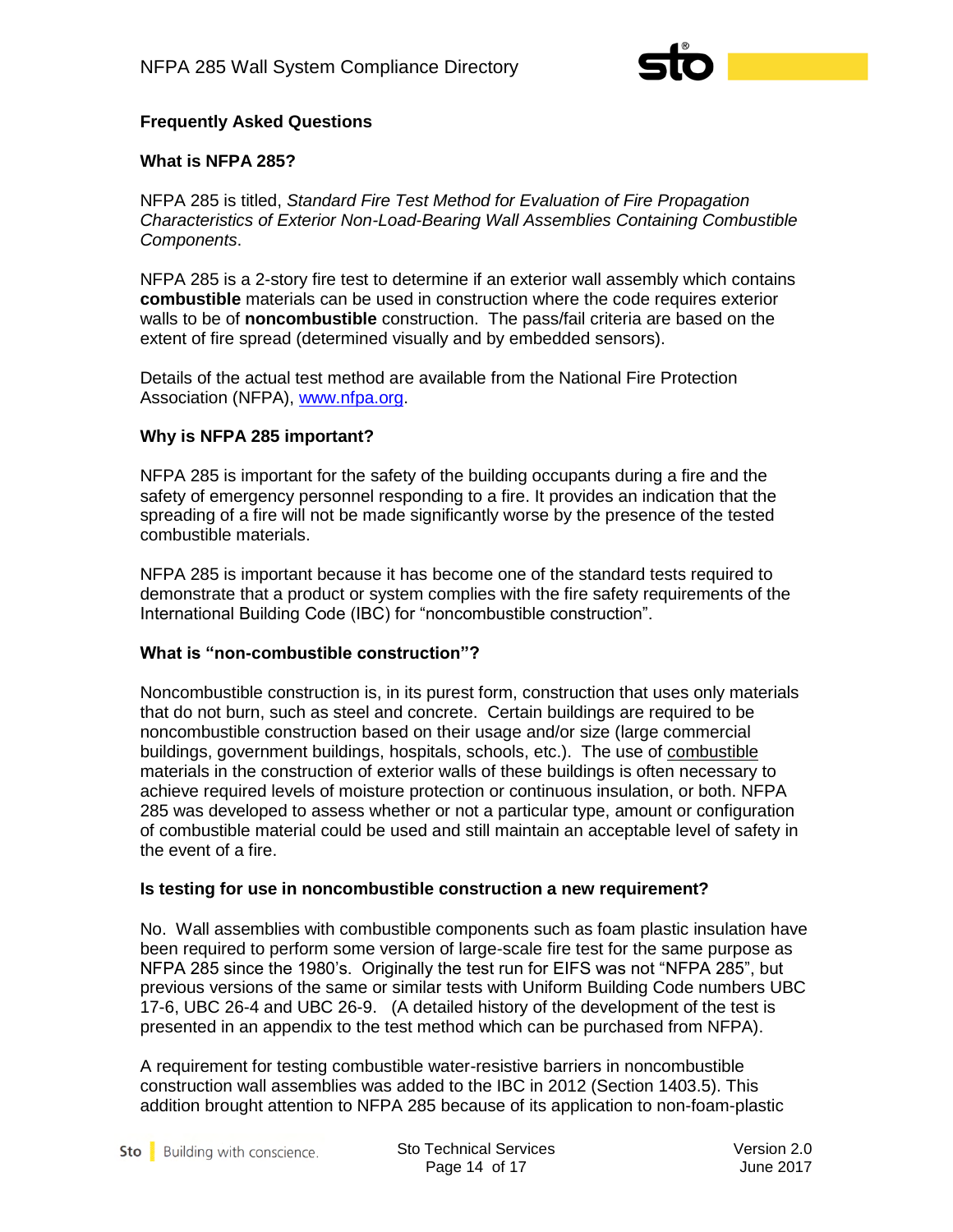

materials and manufacturers. Design professionals became more aware of NFPA 285 and began to ask for information to verify that the materials being specified had been included in a tested assembly.

If the air/moisture barrier is the ONLY combustible component in the wall assembly, and the 2015 IBC is the applicable code, then wall assemblies may be qualified for use based on small scale tests of the air/moisture barrier. The results of the fire tests must all comply with the exceptions listed under Section 1403.5 in the 2015 IBC.

## **What is a "tested assembly"?**

The tested assembly is exactly what was tested. The description of the test specimen in an NFPA 285 report states the product names, generic product types, and material thicknesses. The construction details at the head of a window opening and other pertinent details of the base wall panel are also reported.

## **Why is the detail of the assembly important?**

The nature of fire is that one cannot necessarily predict the performance of one combination of materials based on another. If one material is exchanged for another, it may change the fire test performance in a way that is cannot be predicted. Similarly, if the order of application of materials is changed, the fire performance of the overall assembly can change – even if the materials are the same.

#### **What if my back-up wall is not the same as the back-up wall used in the NFPA 285 test?**

The back-up wall construction for all tests is the same. The test evaluates whether or not the presence of combustible components in the tested wall assembly applied over the noncombustible back-up wall construction causes excess flame spread over the face or within the core of the assembly, or within the interior space from one story to the next. Project specific framing details or the use of masonry components in the field constructed assembly does not negate the NFPA 285 test, provided the base construction is noncombustible.

#### **How does Sto comply with NFPA 285?**

Sto has performed the testing through nationally recognized and accredited independent testing labs. We have tested StoTherm ci (as StoTherm and StoTherm NExT), Sto EnergyGuard, StoPowerwall, and StoQuik Silver systems. (Some of the older systems were tested to the older versions of the test method, but they are accepted by fire consultants and building code evaluation services as being acceptable substitutes for NFPA 285.) Specific, tested wall assemblies are listed in the code evaluation reports under the section titled, "Noncombustible Construction". This section will not appear in an evaluation report if NFPA 285 requirements have not been satisfied.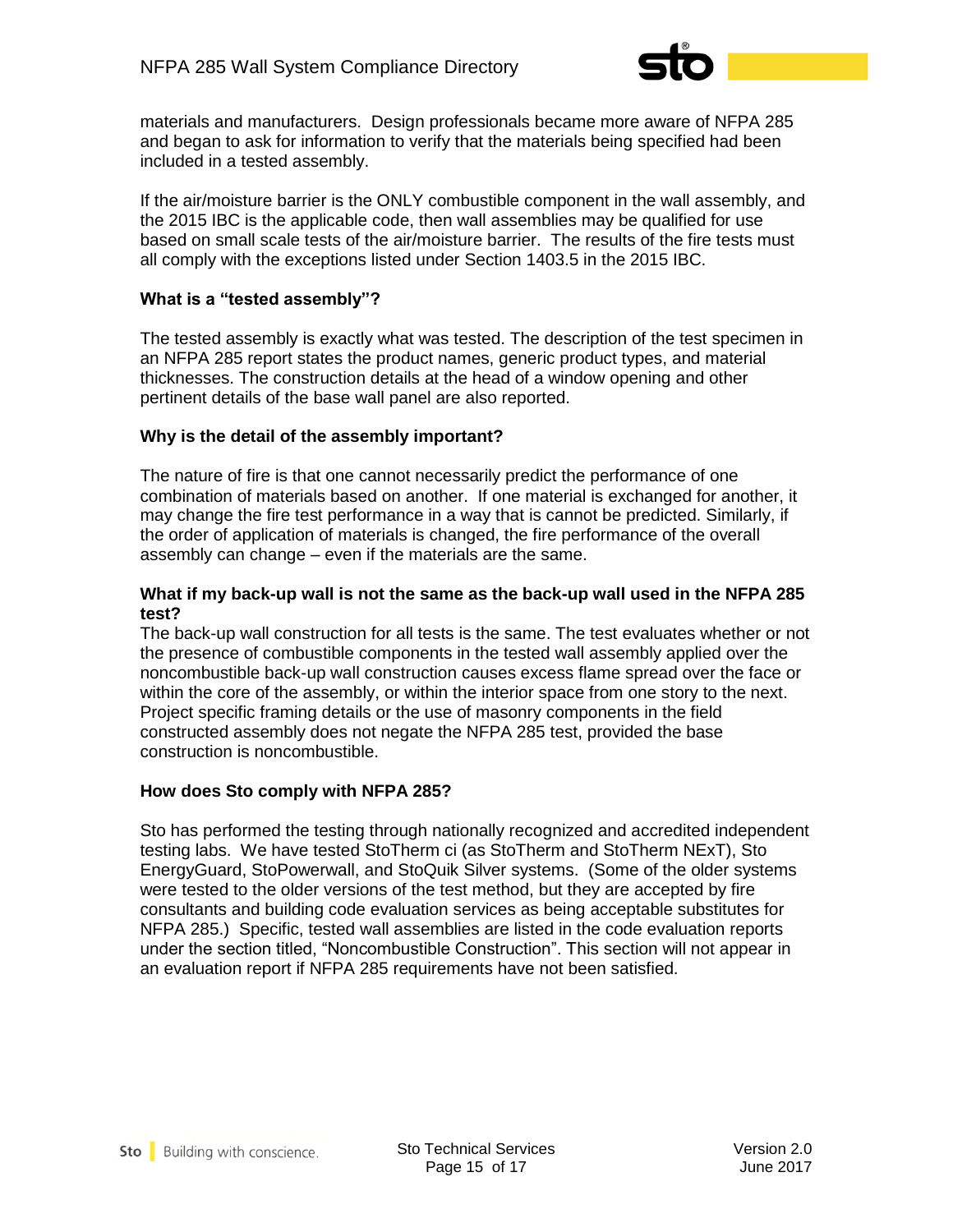

## **Can you provide me with a copy of the NFPA 285 test report?**

The ESRs are, in themselves, third-party reviews of independent test data that verify building code compliance. The ESRs account for fire tests that were run before NFPA 285 and additional fire tests that are required for certain systems or engineering analysis. The ESRs help avoid unnecessary confusion about tests run as UBC standards instead of NFPA 285, by stating recognition to be used in noncombustible construction. ICC ESRs are typically furnished in lieu of test reports since they establish compliance with building codes. If *required* a copy of the actual test report can be provided.

#### **Where does the Evaluation Report demonstrate compliance with NFPA 285?**

The ESR will indicate compliance in several places. Primarily, though, section *2.0 Uses* will clearly state to which construction types the subject product or system may be applied. Construction Types I, II, III, and IV are classified as noncombustible construction. For example from ESR-1748 for StoTherm NExT:

#### **2.0 USES**

 StoTherm NExT systems are exterior insulation and finish systems (EIFS) complying with IBC Section 1408 and IRC Section R703.9. The systems comply with the requirements of IBC Section 1408.4.1 and IRC Section R703.9 as EIFS with drainage.

 StoTherm NExT systems may be used in fire resistance-rated construction when installed in accordance with Section 4.6 of this report; and in any construction type (IBC Types I through V) when installed in accordance with Section 4.5.

The second paragraph states "any construction type", which includes noncombustible construction. Reference is made to Section *4.5 Use in Types I through IV (Noncombustible) Construction*, which restates the recognition and directs the reader to a table of recognized systems.

Some reports, especially those for systems that are not EIFS, will specifically call out NFPA 285 in section *6.0 Evidence Submitted*. StoTherm reports do not currently call this out, partially because recognition is based on older versions of fire tests.

#### **Does every different combination of materials need to be tested per NFPA 285?**

Under the 2012 Edition of the IBC, every wall assembly that includes a combustible water-resistive barrier must be tested. In some cases qualified fire engineering consultants can perform rational analysis to "extend" the test results to some other wall assemblies that are judged to be more conservatively designed from a fire protection standpoint.

Under the 2015 Edition of the IBC, walls in which the only combustible element is the air/moisture barrier exceptions are provided based on successful completion of several specified small-scale tests.